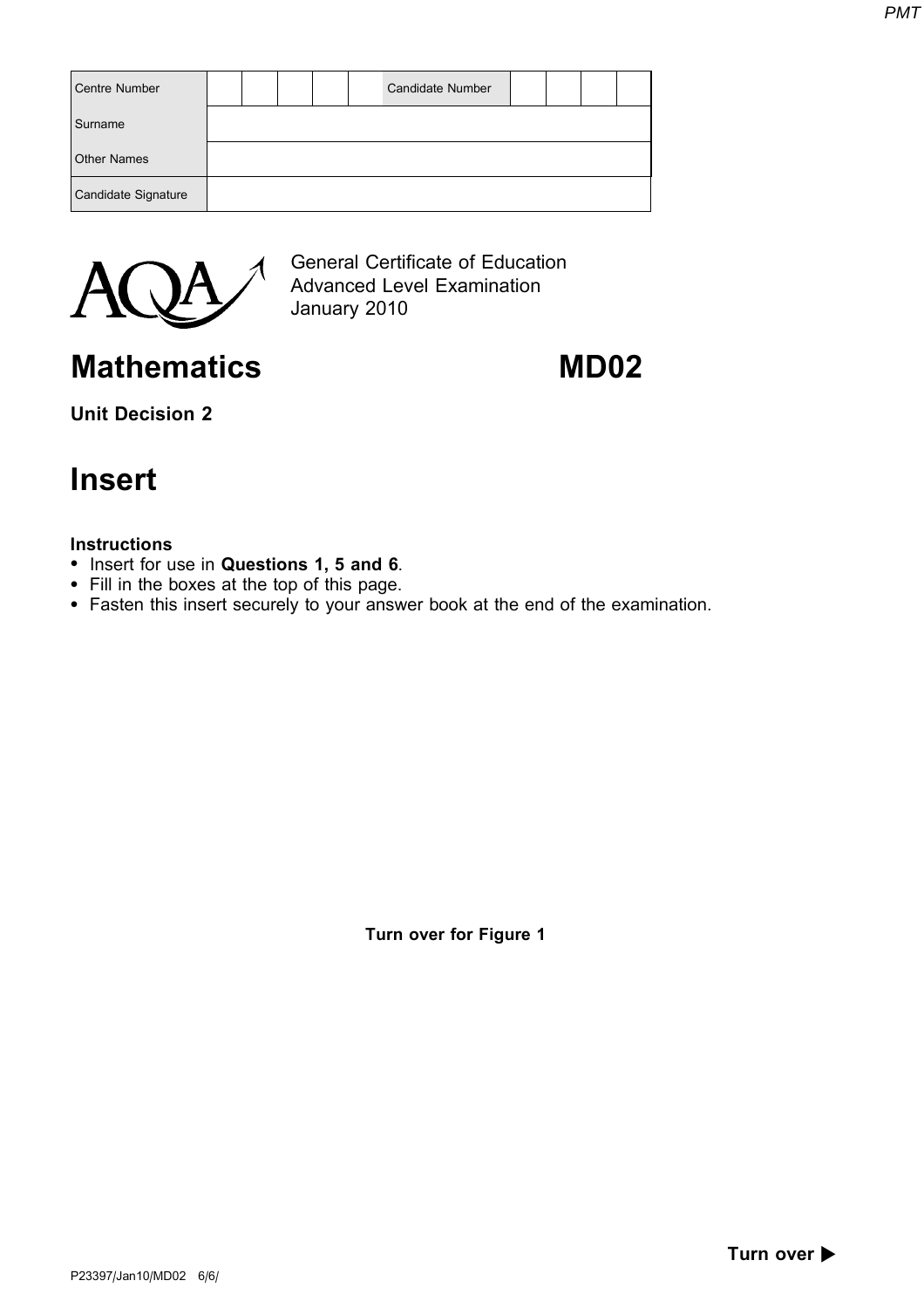*PMT*

## Figures 1 and 2 (for use in Question 1)





Figure 2

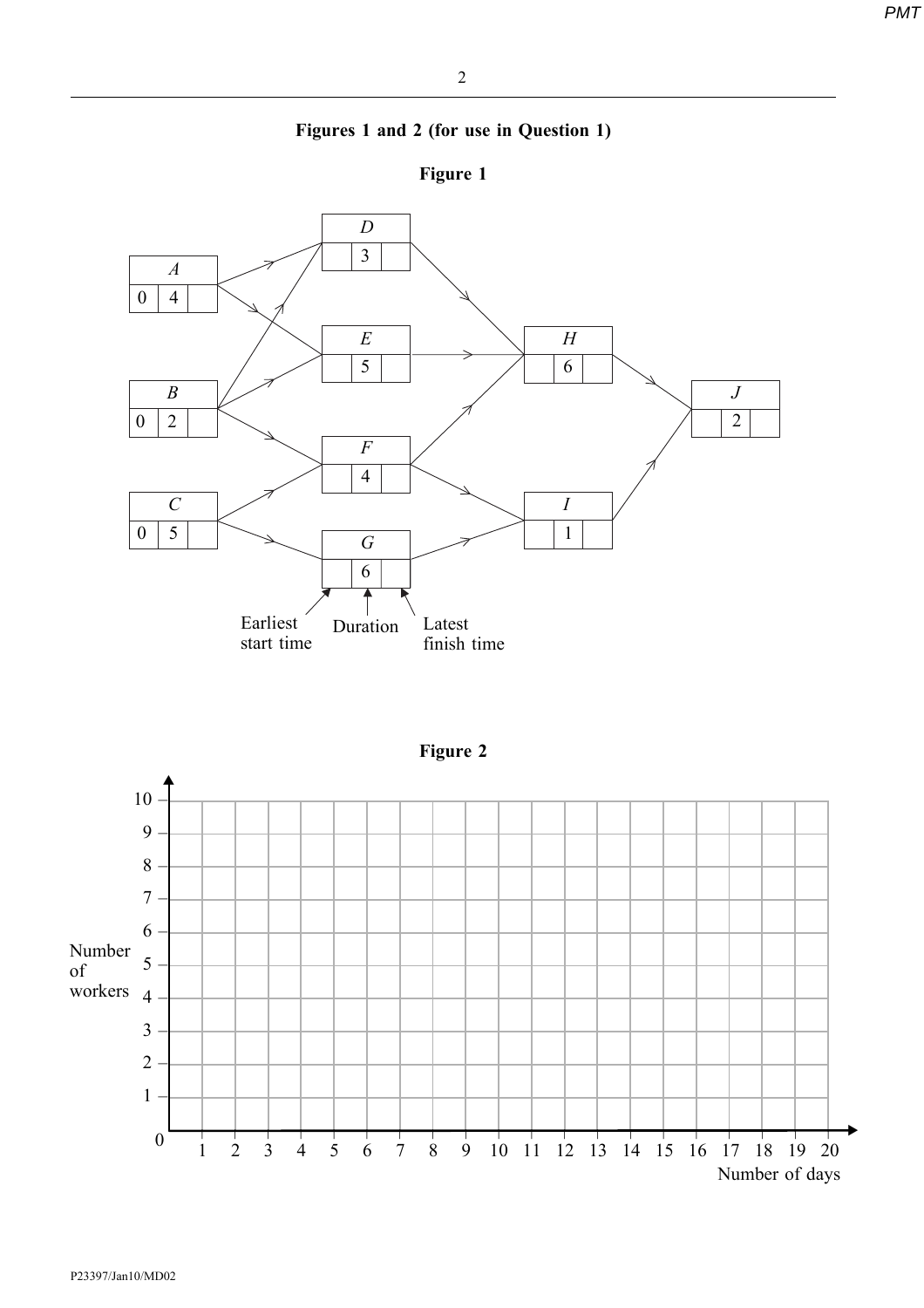*PMT*

## Figure 3 (for use in Question 5)

| <b>Stage</b><br>(month) | State (projects<br>already done) | <b>Action</b><br>(project to do) | Calculation | Cost in thousands<br>of pounds |
|-------------------------|----------------------------------|----------------------------------|-------------|--------------------------------|
| August                  | A, B, C                          | $\boldsymbol{\theta}$            |             | $\boldsymbol{0}$               |
|                         | A, B                             | $\overline{C}$                   |             | 14                             |
|                         | A, C                             | $\boldsymbol{B}$                 |             | 10                             |
|                         | B, C                             | $\boldsymbol{A}$                 |             | 16                             |
|                         |                                  |                                  |             |                                |
| July                    | A, B                             | $\theta$                         | $0 + 14$    | 14                             |
|                         |                                  | $\overline{C}$                   | $15+0\,$    | 15                             |
|                         | A, C                             | $\theta$                         |             |                                |
|                         |                                  | $\boldsymbol{B}$                 |             |                                |
|                         | B, C                             | $\theta$                         |             |                                |
|                         |                                  | $\boldsymbol{A}$                 |             |                                |
|                         | $\boldsymbol{A}$                 | $\boldsymbol{B}$                 | $12 + 14$   | $26\,$                         |
|                         |                                  | $\mathcal{C}$                    |             |                                |
|                         | $\boldsymbol{B}$                 | $\boldsymbol{A}$                 |             |                                |
|                         |                                  | $\mathcal{C}$                    |             |                                |
|                         | $\cal C$                         | $\boldsymbol{A}$                 |             |                                |
|                         |                                  | $\boldsymbol{B}$                 |             |                                |
|                         |                                  |                                  |             |                                |
| June                    | $\boldsymbol{A}$                 | $\theta$                         |             |                                |
|                         |                                  | $\boldsymbol{B}$                 |             |                                |
|                         |                                  | $\overline{C}$                   |             |                                |
|                         |                                  |                                  |             |                                |
|                         |                                  |                                  |             |                                |
|                         |                                  |                                  |             |                                |
|                         |                                  |                                  |             |                                |
|                         |                                  |                                  |             |                                |
|                         |                                  |                                  |             |                                |
|                         |                                  |                                  |             |                                |
|                         |                                  |                                  |             |                                |
|                         |                                  |                                  |             |                                |
|                         |                                  |                                  |             |                                |
| May                     |                                  |                                  |             |                                |
|                         |                                  |                                  |             |                                |
|                         |                                  |                                  |             |                                |
|                         |                                  |                                  |             |                                |

 $(0 \text{ in the Action column is used to represent no projects.})$ 

## Schedule

|         | $M$ ay | June | July | <b>August</b> |
|---------|--------|------|------|---------------|
| Project |        |      |      |               |